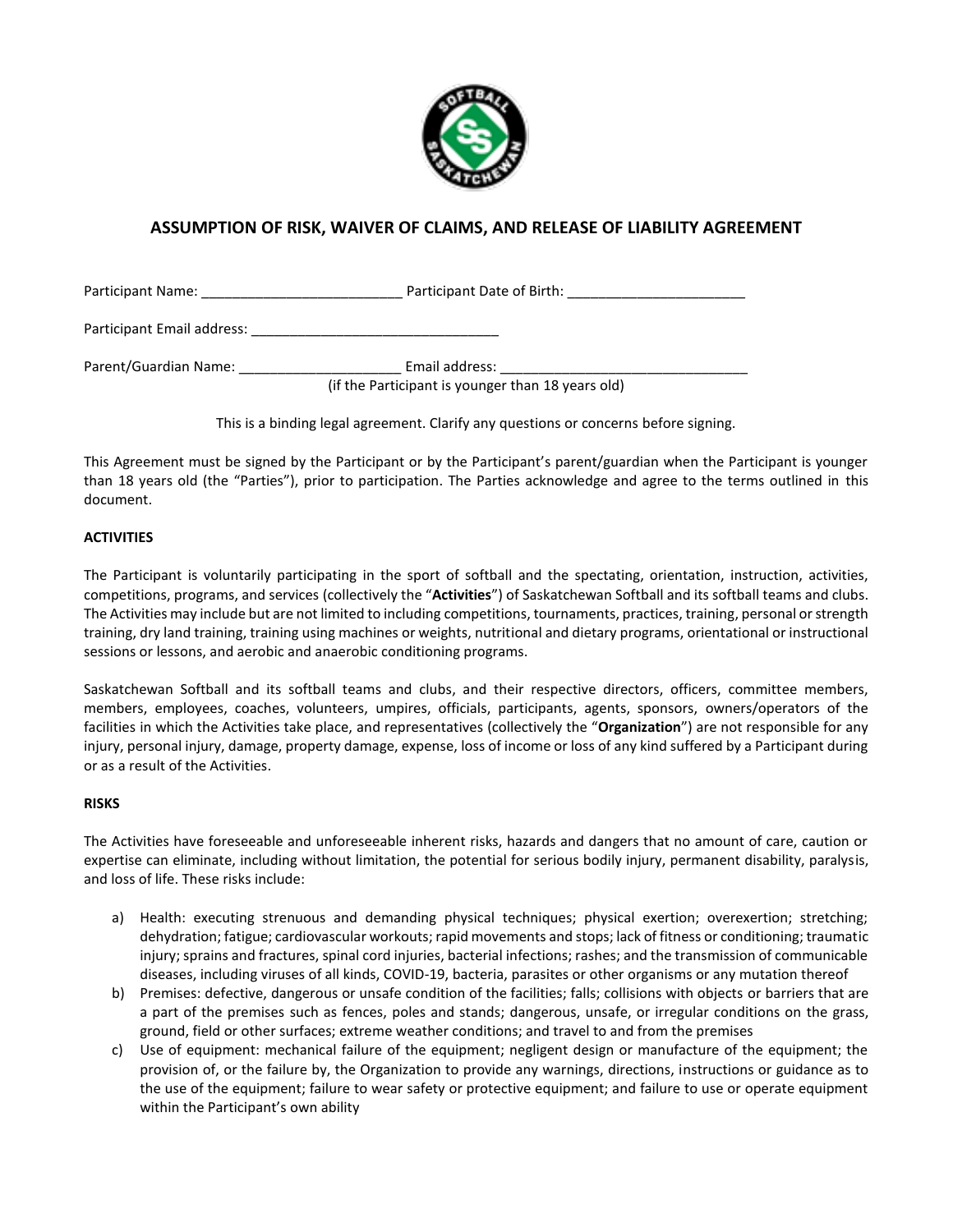- d) Contact: contact with participants, sports equipment, vehicles, or other persons; and other contact that may lead to serious bodily injury, including but not limited to concussions and/or other brain injury or serious spinal injury
- e) Advice: negligent advice regarding the Activities
- f) Ability: failing to act safely or within the Participant's own ability or within designated areas
- g) Sport: the sport of softball and its inherent risks, including but not limited to running, tripping, falling, being hit with a ball or bat, or colliding with another participant
- h) Conduct: the Participant's conduct and conduct of other persons including any physical altercation between participants
- i) Travel: travel to and from the Activities

Cyber. The Organization may offer or promote online programming (such as virtual competitions) which have different foreseeable and unforeseeable risks than in-person programming. These risks include privacy breaches, hacking, technology malfunction or damage.

COVID-19. The COVID-19 disease has been declared a worldwide pandemic by the World Health Organization and is extremely contagious. The Organization has put in place preventative measures to reduce the spread of COVID-19; however, the Organization cannot guarantee that the Participant will not become infected with COVID-19. Further, participating in the Activities could increase the Participant's risk of contracting COVID-19 or any other contagious disease.

COVID-19 Protocol. The Organization may develop COVID-19 protocols to which all Participants and their parents/guardians must adhere. The Participant (and their parents/guardians, when applicable) has reviewed COVID-19 protocols and, when applicable, responded to any COVID-19 questionnaire or compliance declaration provided to the Participant by the Organization. The Organization has the discretion to remove any Participant (and their parents/guardians, if applicable) who does not comply with the protocols.

Negligence. The Organization may be negligent, which may include failure by the Organization to take reasonable steps to safeguard or protect the Participant from the risks, dangers and hazards associated with participation in the Activities.

## **TERMS**

In consideration of the Organization allowing the Participant to participate in the Activities, the Parties agree:

- a) That they are not relying on any oral or written statements made by the Organization or its agents, whether in a brochure or advertisement or in individual conversations, to agree to participate in the Activities
- b) That when the Participant practices, participates or trains in their own space or in a space provided by another person or organization, the Parties are responsible for the Participant's surroundings and the location and equipment that is selected for the Participant
- c) That the Participant's mental and physical condition is appropriate to participate in the Activities and the Parties assume all risks related to the Participant's mental and physical condition
- d) To comply with the rules and regulations for participation in the Activities
- e) That it is the Parties' sole responsibility to assess whether any Activities are too difficult for the Participant. By the Participant commencing an Activity, the Parties acknowledge and accept the suitability and conditions of the Activity
- f) That COVID-19 is contagious in nature and the Participant may be exposed to, or infected by, COVID-19 and such exposure may result in personal injury, illness, permanent disability, or death
- g) That the Organization is not responsible for choosing Participants' safety or protective equipment and the secure fitting of that equipment

## **ACTIVITIES STATUS**

The Parties agree that the Organization has the discretion to cancel any scheduled Activities or modify the structure of any Activities due to a public health or safety issue.

The Parties agree that the Organization may implement and enforce guidelines for participation that may include signing declarations of compliance or requiring that personal protective equipment be worn by the Parties. The Organization has the discretion to remove any Party who does not comply with compliance protocols or wear personal protective equipment. When required, the Parties are responsible for providing their own personal protective equipment.